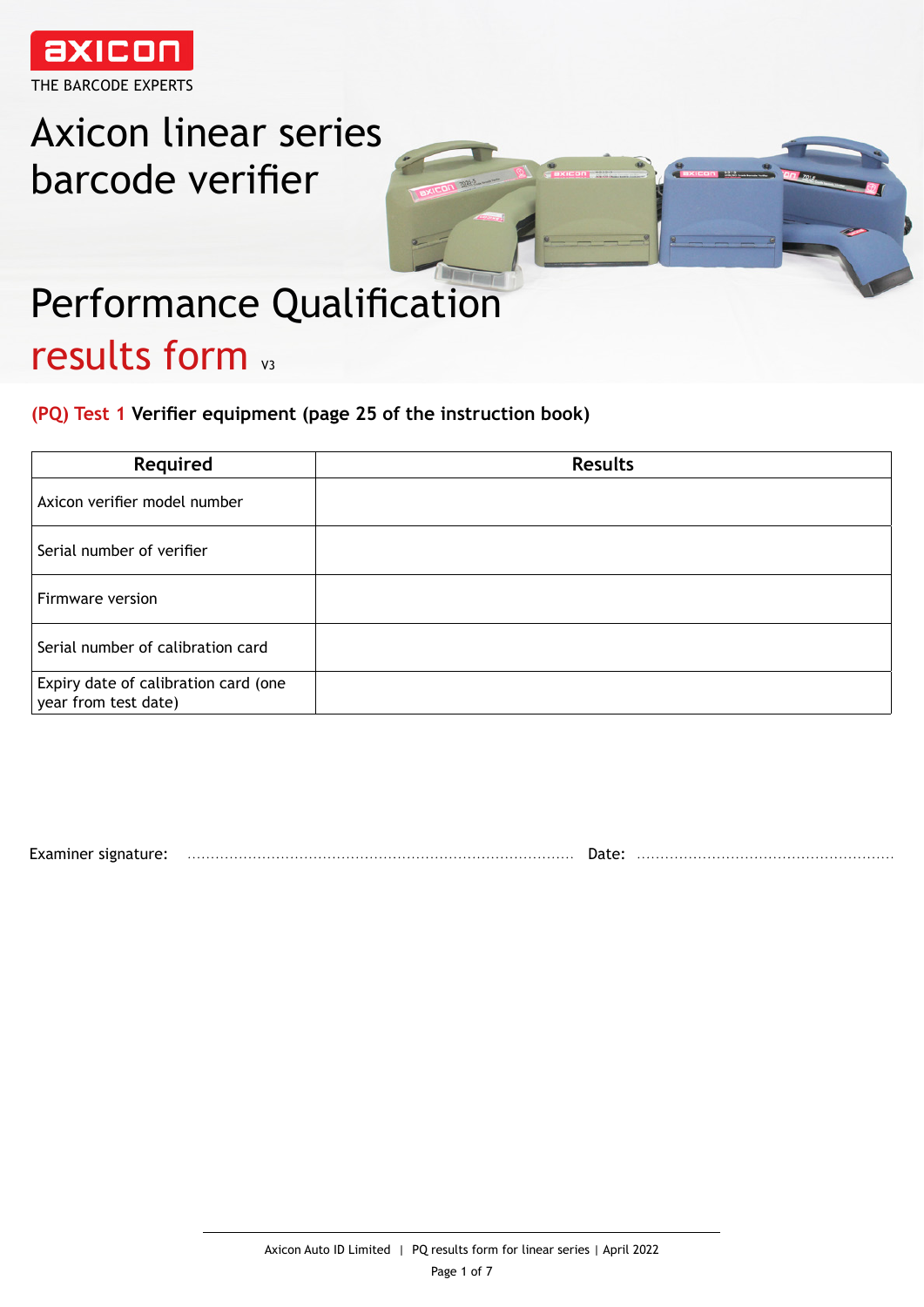| <b>Results</b> |  |
|----------------|--|
|                |  |
|                |  |
|                |  |
|                |  |
|                |  |
|                |  |
|                |  |
|                |  |
|                |  |
|                |  |
|                |  |
|                |  |

Examiner signature: www.communicality.com/municality.com/municality/communicality/communicality/communicality/

| Examiner signature: |  |  | Examiner signature: |  |  |  |
|---------------------|--|--|---------------------|--|--|--|
|                     |  |  |                     |  |  |  |

#### (PQ) Test 2 Validity of test cards (page 26 of the instruction book)

| Required                           | <b>Results</b> |
|------------------------------------|----------------|
| Cards' certificate of conformance  |                |
| Four different test cards          |                |
| No damage to any of the test cards |                |
| Expiry date of test cards          |                |

## (PQ) Test 3 Software validation (page 26 of the instruction book)

### (PQ) Test 4 LED intensity (page 27 of the instruction book)

| Required                        | Results |
|---------------------------------|---------|
| Calibration card serial number  |         |
| Calibration card expiry date    |         |
| Rmin figure between 3% and 15%  |         |
| Rmax figure between 60% and 88% |         |
| Result of LED intensity test    |         |

| Expiry date of test cards                                         |                |
|-------------------------------------------------------------------|----------------|
|                                                                   |                |
| (PQ) Test 3 Software validation (page 26 of the instruction book) |                |
| Required                                                          | <b>Results</b> |
| Software version installed                                        |                |
| Latest software version                                           |                |
| Software updated Y/N?                                             |                |
| If software has not been updated,<br>please provide reason.       |                |

Examiner signature: Material and the contraction of the contraction of the contraction of the contraction of the contraction of the contraction of the contraction of the contraction of the contraction of the contraction of

# (PQ) Test 5 Reflectance repeatability (page 28 of the instruction book)

|                             | Rmax figure between 60% and 88% |                                             |                                                                         |                                 |
|-----------------------------|---------------------------------|---------------------------------------------|-------------------------------------------------------------------------|---------------------------------|
|                             | Result of LED intensity test    |                                             |                                                                         |                                 |
|                             |                                 |                                             |                                                                         |                                 |
|                             |                                 |                                             |                                                                         |                                 |
|                             |                                 |                                             |                                                                         |                                 |
|                             |                                 |                                             |                                                                         |                                 |
|                             |                                 |                                             |                                                                         |                                 |
| 26 of the instruction book) |                                 |                                             | (PQ) Test 5 Reflectance repeatability (page 28 of the instruction book) |                                 |
| Results                     | <b>Test</b>                     | Rmin figure achieved<br>should be 3% +/- 2% | Rmax figure achieved -<br>should be 88% +/- 3%                          | Within specified<br>tolerance ? |
|                             |                                 |                                             |                                                                         |                                 |
|                             |                                 |                                             |                                                                         |                                 |
|                             | $\overline{3}$                  |                                             |                                                                         |                                 |
|                             | $\overline{4}$                  |                                             |                                                                         |                                 |
|                             | 5                               |                                             |                                                                         |                                 |
|                             | 6                               |                                             |                                                                         |                                 |
|                             | 7                               |                                             |                                                                         |                                 |
|                             | 8                               |                                             |                                                                         |                                 |
|                             | 9                               |                                             |                                                                         |                                 |
|                             | $10$                            |                                             |                                                                         |                                 |
|                             | 11                              |                                             |                                                                         |                                 |
|                             | 12                              |                                             |                                                                         |                                 |
|                             | 13                              |                                             |                                                                         |                                 |
|                             | 14                              |                                             |                                                                         |                                 |
|                             | 15                              |                                             |                                                                         |                                 |
|                             | 16                              |                                             |                                                                         |                                 |
|                             | 17                              |                                             |                                                                         |                                 |
|                             | 18                              |                                             |                                                                         |                                 |
|                             | 19                              |                                             |                                                                         |                                 |
|                             | $20\degree$                     |                                             |                                                                         |                                 |
|                             |                                 |                                             |                                                                         |                                 |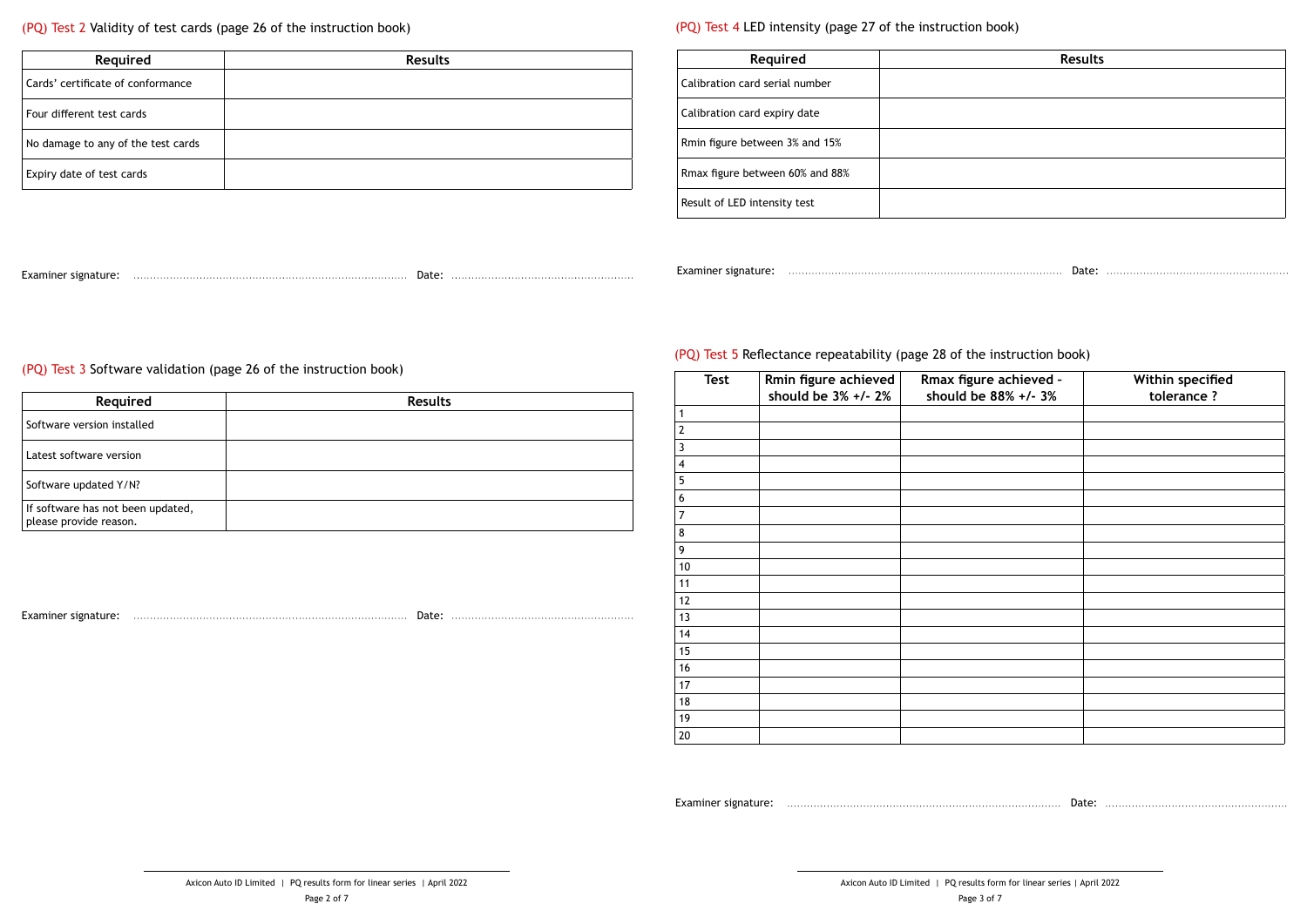| ction book) |
|-------------|

| <b>Results</b> |  |  |
|----------------|--|--|
|                |  |  |
|                |  |  |
|                |  |  |
|                |  |  |
|                |  |  |
|                |  |  |
|                |  |  |
|                |  |  |
|                |  |  |
|                |  |  |
|                |  |  |
|                |  |  |
|                |  |  |
|                |  |  |

(PQ) Test 6 Optical path accuracy test (page 28 of the instruction book)

| <b>Test</b> | Results (Allowable range: 70% to 95%) | Pass/Fail? |
|-------------|---------------------------------------|------------|
|             |                                       |            |
|             |                                       |            |
|             |                                       |            |
|             |                                       |            |
|             |                                       |            |

### (PQ) Test 8 Accurate focussing (page 31 of the instruction

| <b>Required</b>                                              | Results |
|--------------------------------------------------------------|---------|
| Measured modulation percentage                               |         |
| Modulation percentage on card                                |         |
| Is measured figure greater than figure<br>shown on the card? |         |

Examiner signature: www.communicality.com/municality.com/municality/communicality/communicality/communicality/

| $\mathbf{2}$                                             |                     | Modulation percentage on card                                |  |
|----------------------------------------------------------|---------------------|--------------------------------------------------------------|--|
| $\mathbf{3}$                                             |                     | Is measured figure greater than figure<br>shown on the card? |  |
| $\overline{\mathbf{4}}$                                  |                     |                                                              |  |
| 5 <sub>1</sub>                                           |                     |                                                              |  |
|                                                          |                     |                                                              |  |
|                                                          |                     |                                                              |  |
|                                                          |                     |                                                              |  |
|                                                          |                     | (PQ) Test 9 Consistent Rmax (page 33 of                      |  |
|                                                          |                     | Required                                                     |  |
| (PQ) Test 7 Pixel size (page 29 of the instruction book) |                     | Rmax from Linear-A barcode                                   |  |
| Required                                                 | <b>Results</b>      | Rmax from Linear-B barcode                                   |  |
| <b>Measured NBW</b>                                      |                     | Are these two results within 4% of<br>each other?            |  |
| This figure to be $\pm$ 3 µm of figures<br>below         |                     |                                                              |  |
| Pass or fail                                             |                     |                                                              |  |
| <b>Axicon model series</b>                               | <b>Expected NBW</b> |                                                              |  |
| 6000                                                     | $330 \mu m$         |                                                              |  |
| 6500                                                     | $500 \mu m$         |                                                              |  |
|                                                          |                     |                                                              |  |

| Required                                          | <b>Results</b> |
|---------------------------------------------------|----------------|
| Rmax from Linear-A barcode                        |                |
| Rmax from Linear-B barcode                        |                |
| Are these two results within 4% of<br>each other? |                |
|                                                   |                |
|                                                   |                |

(PQ) Test 9 Consistent Rmax (page 33 of the instruction book)

Examiner signature: Date:

Examiner signature: Material Communications and Communications and Date: Material Communications and Date: Material Communications and Date: Material Communications and Date: Material Communications and Date: Material Comm